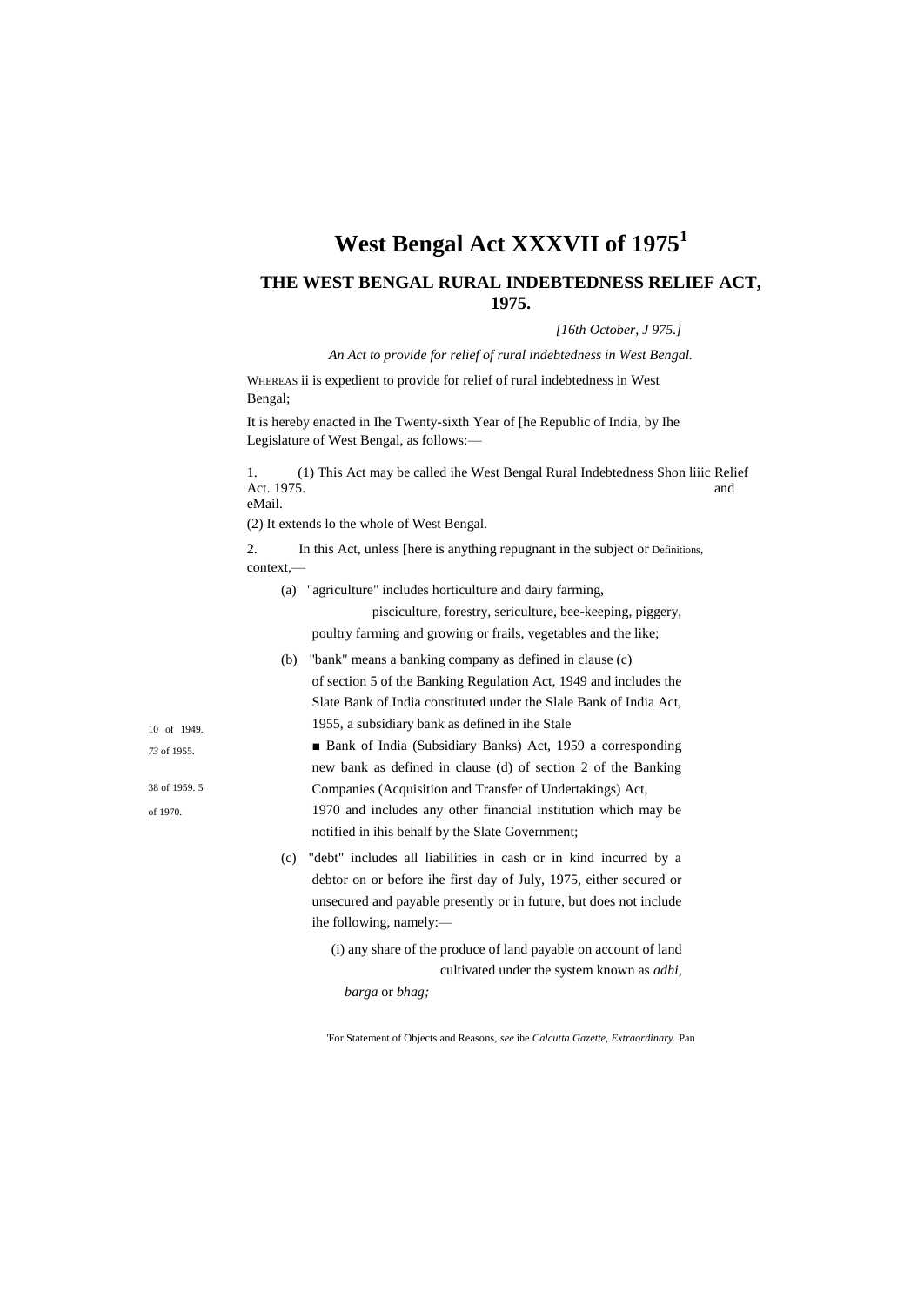[Wesl Ben. Act

## *(Section 3.)*

- (ii) any mortgage by a *raiyal* of his holding or any share thereof under a usufructuary mortgage referred to in sub-section (1) of scction 7 of the West Bengal Land West Ben. Reforms Act, 1955; ^956^
- (iii) any sum recoverable as a public demand under the Ben. Act III Bengal Public Demands Recovery Act, 1913; of 1913.
- (iv) any sum due to the State Government or a bank or a cooperative society or a local or statutory authority or the Life Insurance Corporation of India;

*Explanation I.*—Any liability incurred by a debtor on or after the first day of July, 1975, which is in facta substitution of a liability previously incurred by him shall be deemed to be a debt within the meaning of this Act;

*Explanation 11.*—For the purposes or (his Act, debt includes all kinds of mortgage and a mortgage includes an out and out sale with an agreement, written or oral, for reconveyance of the property transferred, to the transferor;

- (d) "debtor" means a person who is resident outside an area included in a Corporation, Municipality, notified area or Cantonment and who belongs to any of the following categories, namely:—
	- (i) marginal farmer,
	- (ii) small farmer,
	- (iii) share-cropper,
	- (iv) landless labourer, and
	- (v) artisan;
- (e) "farmer" means a person who is engaged in agriculture;
- (Q "loan" means an advance, whether of money or in kind,
	- made on condition of repayment with interest and includes any transaction which is in substance a loan;
- (g) "marginal farmer" means a farmer who owns land measuring not more than one hectare;
- (h) "small farmer" means a farmer who owns land measuring more than one hectare, but less than two hectares.

Stay ofsuiis, 3. (1) Notwithstanding anything contained in any other law for (he  $e^{iC}$  time being in force or in any contract, custom or usage to [he contrary,

with effect from the date of commencement of this Act,-

(i) no civil court shall entertain any suit, application or proceeding against a debtor in respect of any debt incurred  $U_{\cdot}$